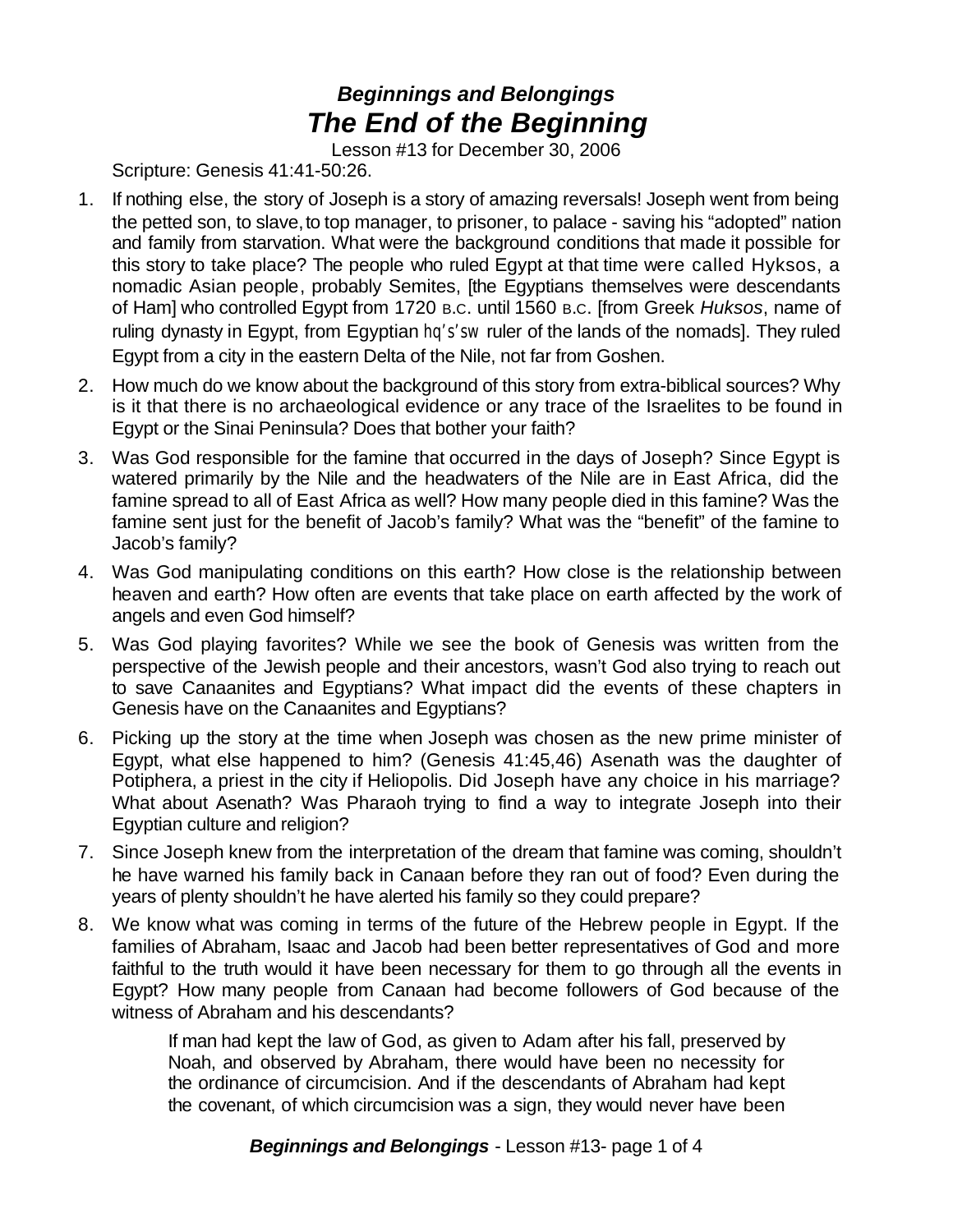seduced into idolatry, nor would it have been necessary for them to suffer a life of bondage in Egypt; they would have kept God's law in mind, and there would have been no necessity for it to be proclaimed from Sinai or engraved upon the tables of stone. And had the people practiced the principles of the Ten Commandments, there would have been no need of the additional directions given to Moses. {PP 364.2}

- 9. Jacob and Isaac mourned for several years for Joseph whom they thought was dead. (Isaac lived for twelve years after Joseph was sold into slavery) Why was all that suffering necessary? Was that part of God's overall plan?
- 10. Did the brothers ever talk about Joseph during those 13 years?
- 11. When speaking to Joseph on their first visit, they told him quite a few details about their family. Did Joseph pry these details out of them or did they volunteer them? Was that the work of the Holy Spirit?
- 12. Do you think anybody besides the 10 sons of Jacob knew about the true fate of Joseph before the facts were finally revealed in Egypt? Did the 10 brothers remain faithful to each other by not even revealing the truth to their wives?
- 13. Do you think the various tests that Joseph put on his brothers were his plan or God's plan? After returning to Canaan with their first load of grain and finding the money in their sacks, do you think the brothers had any idea that there were still five more years of famine?
- 14. When it came time for the sons of Jacob to return to Canaan to get more food, Reuben suggested to his father that if Benjamin did not return safely from Egypt, Jacob could kill Reuben's two sons. (Genesis 42:37) What would be accomplished by that? What do you think the two sons thought about their father after hearing such a rash statement? Does that sound like the carefully thought out suggestion of a mature father?
- 15. When the 10 brothers arrived back in Egypt with Benjamin and were reunited with Simeon, they were invited to a banquet at the prime minister's (Joseph's) home. (Genesis 43:16,17) Much to their surprise they found themselves seated in order according to their ages! Why do you think Joseph placed five times as much food on Benjamin's plate? Did any of the brothers have the slightest idea that they might find Joseph somewhere in Egypt? Did they look for him as they traveled through the streets?
- 16. After placing his special cup in Benjamin's sack and sending his servant after his brothers during their return journey to Canaan, Joseph was ready to give his brothers their final test. He told them that he would just keep Benjamin as his servant and the rest of them could go home. Judah intervened and pled for Benjamin in a way that completely convinced Joseph that his brothers were changed men. (Genesis 44:18-34) Then Joseph told all the Egyptians to leave the room and then he announced to his brothers - in Hebrew - that he was Joseph! Try to imagine yourself in their situation! What were they thinking? When they finally were able to speak, what do you think they said? What went through the mind of Benjamin? Was that the first hint to Benjamin that the story of Joseph's death was a fabrication?
- 17. What do you think it was that convinced Joseph that his brothers really had changed? What was it that changed these brothers? Was it just a matter of time? Was it the suffering that they went through? Was it their own internal recriminations? Was it their father's example? Was it the suffering that they saw Jacob go through? Which of these factors do you think would have had the biggest impact on you?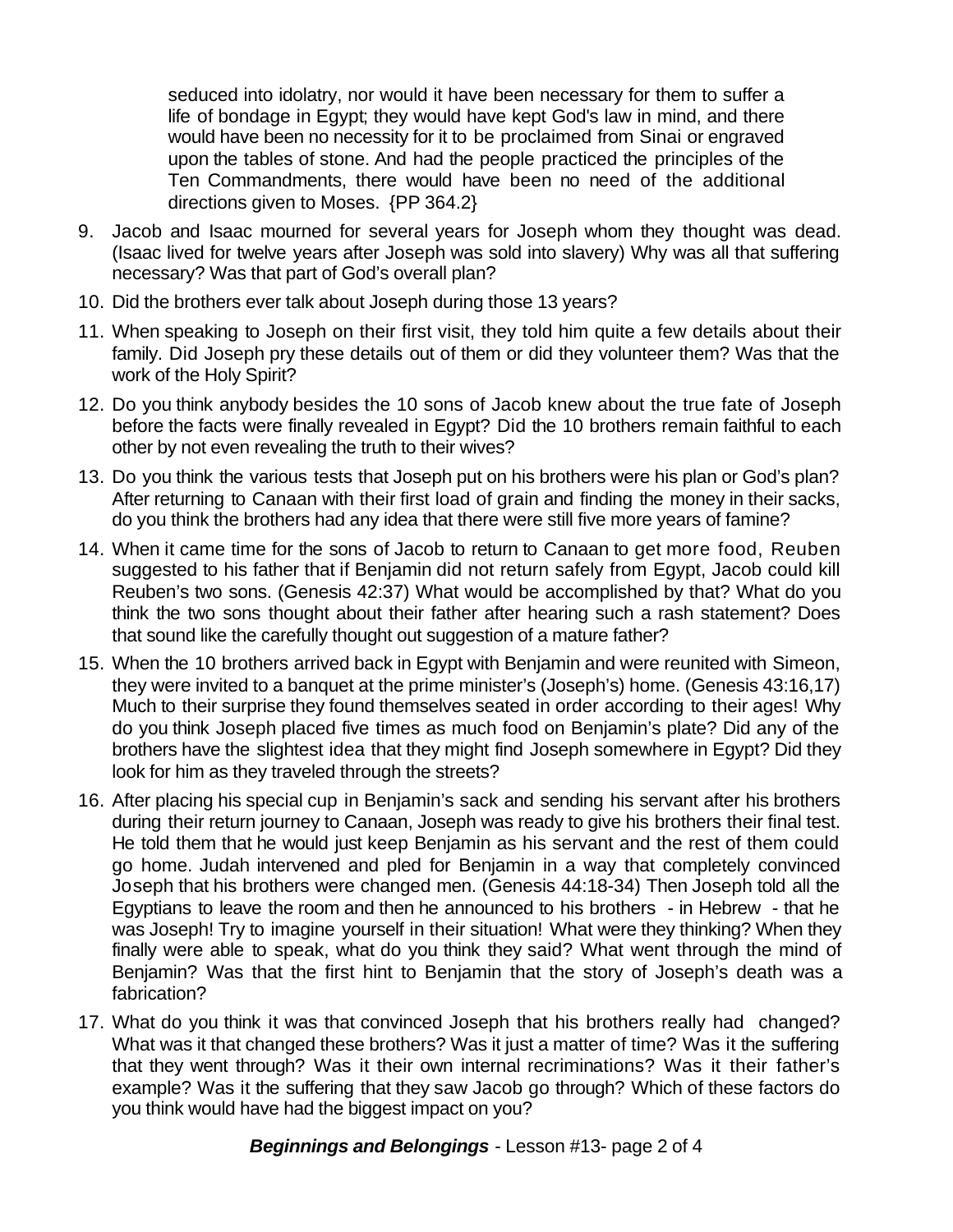During the years since Joseph had been separated from his brothers, these sons of Jacob had changed in character. Envious, turbulent, deceptive, cruel, and revengeful they had been; but now, when tested by adversity, they were shown to be unselfish, true to one another, devoted to their father, and, themselves middle-aged men, subject to his authority. {*PP* 225.3}

- 18. Did changes need to take place in the heart of Joseph? Was it easy for Joseph to forgive his brothers? Why does it seem almost impossible for people in the Middle East to forgive each other in our day? Why are they still fighting over the Crusades?
- 19. What needed to happen between Joseph and his brothers before everything could be completely restored to a "right" condition? Was forgiveness and acceptance all that was necessary? Or was a true change in attitude and character needed?
- 20. Finally the brothers were ready to set off in royal style to return to Canaan to collect their families and their father to bring them to Egypt. How many other people do you think accompanied them? Did they have servants, or even slaves, themselves? Did they say anything to Esau or his family and his descendants? Did they say anything to their immediate neighbors about why they were going to Egypt or even that they were going to Egypt?
- 21. What do you think the 10 sons said to Jacob about Joseph? What was the most convincing evidence or information in the eyes of Jacob that led him to believe that Joseph was really still alive? What did Benjamin have to say?
- 22. Try to imagine the meeting of Joseph and Jacob after so many years. Picture Joseph in his royal attire and Jacob in his shepherd's clothes. Were they hugging and crying!
- 23. What did Joseph say to his brothers about what they should say to Pharaoh regarding their occupation? Why was it important for them to tell the Egyptians that they were shepherds? Why did the Egyptians despise shepherds? Was their occupation as shepherds their "protection," as God's "special people," from intermingling with the Egyptians?

Abraham had been greatly favored by the king; even now Pharaoh would permit no harm to be done him or his company, but ordered a guard to conduct them in safety out of his dominions. **At this time laws were made prohibiting the Egyptians from intercourse with foreign shepherds in any such familiarity as eating or drinking with them.** {PP 130.2}

- 24. Knowing what you do about the family of Jacob, would you have chosen them as the one family to work through to carry God's message to the world?
- 25. Review the blessings that Jacob pronounced on his children. (Genesis 49:1-28) Where did Jacob get the information about the future of his children's descendants? Why wasn't Dinah mentioned? Were those futures revealed to Jacob by God? Or did Jacob just know his children well enough that he could anticipate their futures?
- 26. Can anyone, even God, predict the future? Did the children of Jacob have free choice? Or were their futures pre-determined by these prophecies? Do we have free choice?
- 27. **Reviewthe book ofGenesis in your mind.Think aboutAdam and Eve,Cain andAbel, Seth, Noah and his sons, Abraham and Sarah, Isaac and Rebekah, Jacob and his four wives and these 12 brothers,with their only sister. Do we know more abouttheir spiritual successes or about their failures? Why does the Bible go to such length to spell out the sins of the saints?**